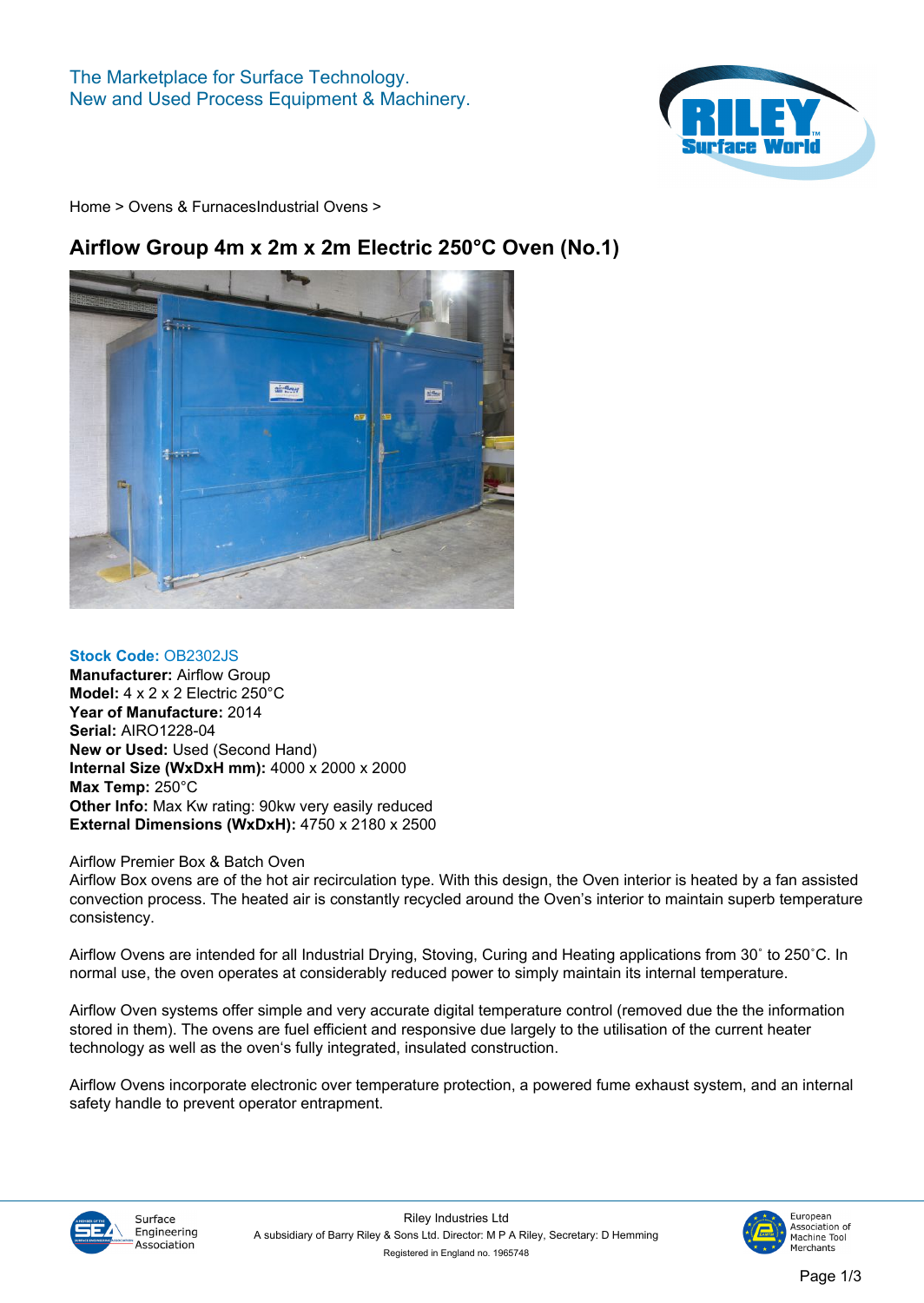

**[Home](https://www.rileysurfaceworld.co.uk) > [Ovens & Furnaces](https://www.rileysurfaceworld.co.uk/ovens.asp)[Industrial Ovens](https://www.rileysurfaceworld.co.uk/ovens-industrial.asp) >**

## **Airflow Group 4m x 2m x 2m Electric 250°C Oven (No.1)**

**Applications:**

- **Paint Stoving**
- **Epoxy/Polyester Powder Curing**
- **Lacquer Drying**
- **Hydrosetting**
- **Moisture removal**
- **Plastic Curing**
- **Rubber softening**
- **Metal annealing**
- **Spring stress relieving**
- **Excellent Heat Distribution**

**A good distribution of heat is vital for successful process.**

**To ensure good performance, all Airflow Ovens incorporate medium pressure multi vane centrifugal fans complete with scroll casings to provide a very positive and well controlled air movement. This is usually at least four complete air recycles per minute. Large duct work ensures that the high air volume will not disturb the product.**

#### **Fully Pinned Construction**

**All of the oven panel work is pinned together during final assembly. For this reason the oven can, if required, be delivered 'Flat Packed' to site to make delivery and positioning on site particularly simple. Furthermore, future modifications to the oven's size or site removals are also much simplified.**

## **Fully Insulated Heated Box and Recirculation Fans**

**The oven's heat exchanger enclosure incorporates integrated, internal, plug type centrifugal air recirculation fans with external motors. With this design none of the hot fan components are in any way exposed to colder air. Not only does this design offer a clean and smooth appearance to the Oven, but also heat losses from the Fans are virtually eliminated. Furthermore, a fully insulated heater box prevents radiated heat from being projected into the Oven in any uncontrolled manner.**

**Door Safety System**

**Airflow Box Ovens incorporate an internal safety door handle to prevent operator entrapment. .**

#### **Cool Exterior Surfaces**

**Care has been taken in construction of Airflow Ovens to minimise heat transfer through the walls and doors.**

#### **Electronic Over Temperature Protection**

**As a totally independent module to the master oven control system, Airflow Ovens also incorporate a thermal sensor mounted within the air heater box, this sensor is connected to an independent electronic temperature controller mounted inside the control panel. In the unlikely event that the heater box temperature should exceed the Oven's design parameters, the heaters are shut down and the Oven automatically shuts down.**

## **All Insulated Galvanised Steel Construction**

**To ensure a very long service life the oven panel work is made up from high grade galvanised steel with high density mineral wool slab insulation filling. This is of 100mm thickness**